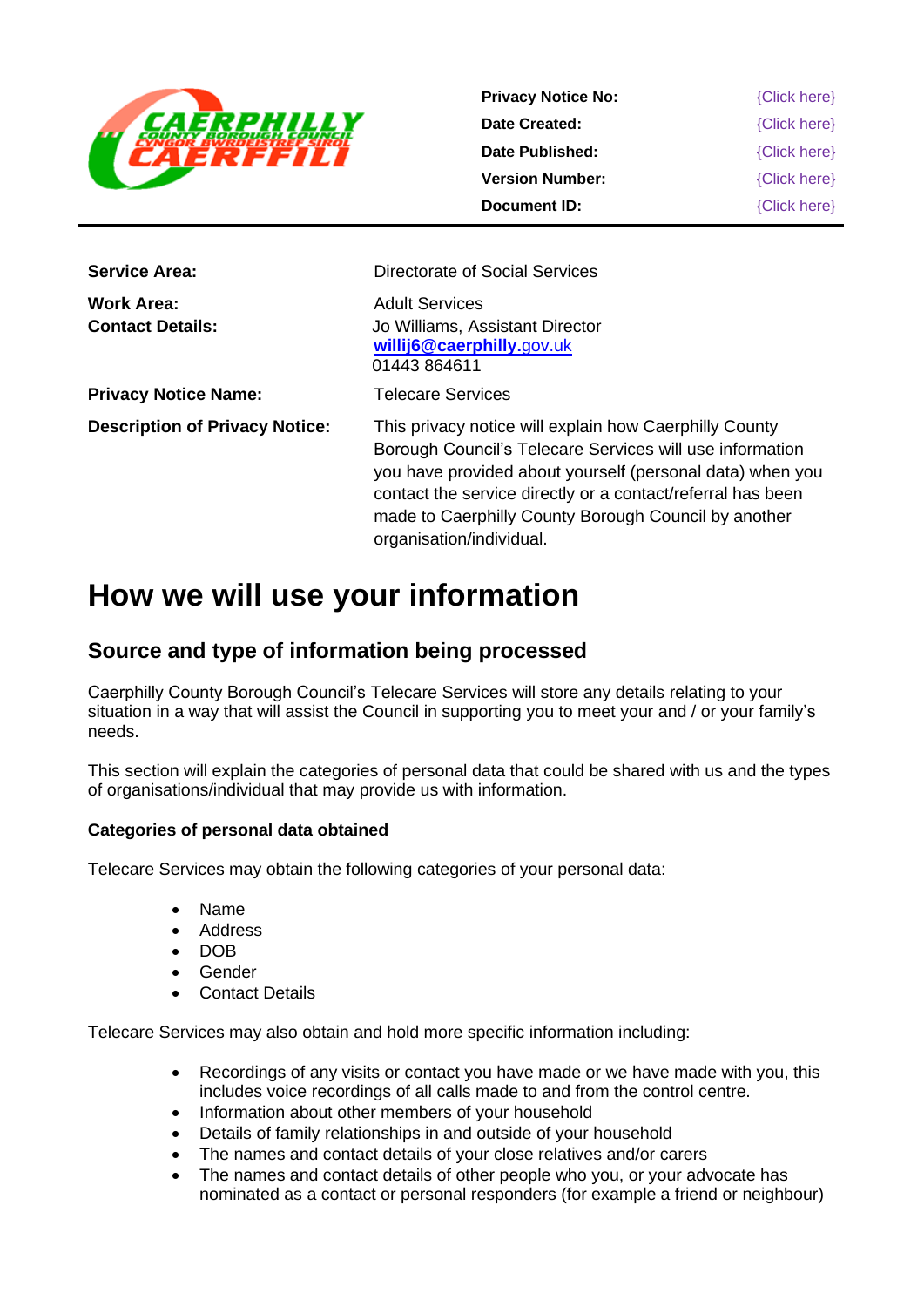- Details of your GP
- Details of your phone and utility providers
- Details of your registered social landlord
- Details of any other services you are receiving
- Details about your needs in all areas of your life (e.g your care & support needs)
- Details of your Physical health
- Details of your Wellbeing
- Information used to assess your situation, such as assessments and reports
- Things that other organisations (such as health or care homes) tell us to help us understand your situation and needs and co-ordinate your care services more effectively
- Any additional needs or disability
- Details of your Mental health and capacity
- Details of your Personal outcomes
- Details of your Lifestyle information
- Access information for your home, including key safe locations and codes
- Information about any potential risk to people visiting your home (for example a protective pet)
- Financial information
- Criminal record
- Restorative Justice
- Deprivation of Liberty

#### **Source of the personal data**

Caerphilly County Borough Council Telecare Services receives and records information from a variety of sources on you. This information could be received from:

- Family Members
- Your personal contacts (nominated by you or your advocate)
- Emergency Services
- Other departments within Caerphilly County Borough Council
- Other Local Authorities
- Health Authorities
- Department of Work and Pensions
- Court of Protection
- Utility Companies
- Regulatory bodies Care Inspectorate Wales/Health Inspectorate Wales
- Legal Representatives
- Care Professionals
- Funeral Directors
- Partner agencies

If you would like further information on the source of information we hold, please contact Caerphilly County Borough Council. This may require you to apply for a Subject Access Request under Data Protection Legislation.

## **Purpose and legal basis for using your information**

#### **Purpose of processing and Legal basis for processing**

#### Telecare Services

Telecare Services provides Telecare equipment and a response to calls generated by that equipment, to eligible service users. The equipment enables service users to contact our Control Centre to seek support, including assistance for medical or social emergencies. The equipment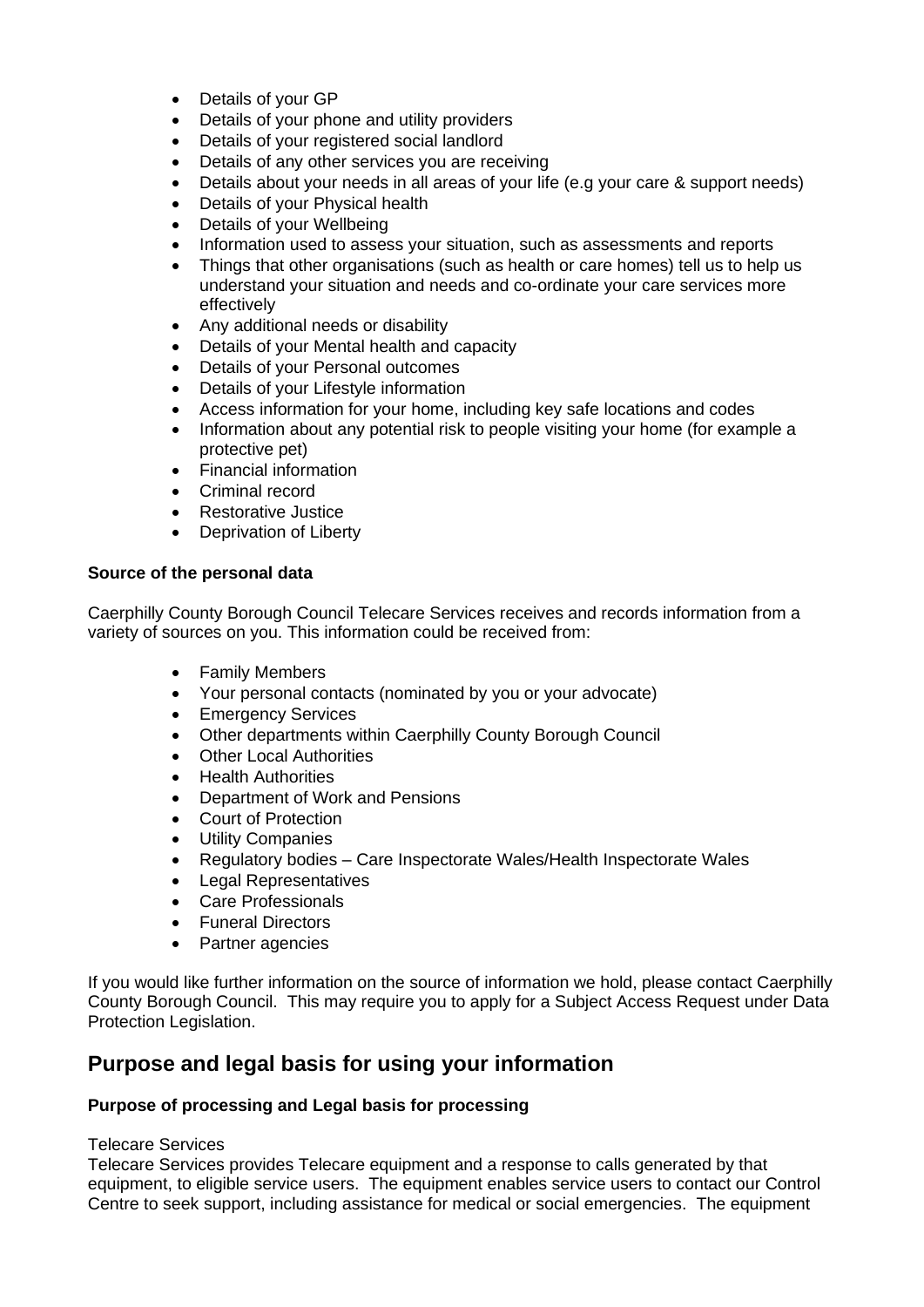may also include sensors that automatically trigger a call to the Control Centre when a parameter has been met (for example, smoke sensors detecting a potential fire, or fall sensors detecting a potential fall). Control Centre operators will use information provided by the service user and / or sensor, along with information held about that service user and their personal responders in order to determine and make the most appropriate response. It may sometimes be necessary to consult with personal contacts or responders to determine the most appropriate response. Where other services or agencies are required to facilitate support, your personal information will be supplied to them, but only the information necessary for them to make the response.

We also process information in order to

- Register and process applications for the service
- Install and maintain the equipment installed for the purpose of carrying out the service
- Ensure the information we hold about you is accurate
	- o We will contact you or an advocate to review your data
- Ensure your equipment is working
	- o This may include an annual birthday call and / or letter requesting that you test your equipment
	- Manage the financial side of our contract with you
		- o To send invoices
		- o To manage payments, including non-payment
		- o Notifying you about changes in charges
	- Manage our relationship with you
		- $\circ$  To notify you about changes to the service, terms and conditions or privacy policy
		- $\circ$  To ask you to provide feedback or complete a survey to help us improve the service
- Ensure the quality of the service
	- o To ask you to provide feedback or complete a survey to help us improve the service
	- o To conduct quality checks on calls to feed into service review and staff reviews.

If it is believed at any stage of the process that an adult may be at risk then the Protection of Vulnerable Adults Procedures will be followed, which may result in a formal investigation and assessment. This may involve several agencies such as the police or health.

In order for the processing of personal data to be lawful under the General Data Protection Regulations 2016 (GDPR), a valid condition from Article 6 of the Regulations must be identified, which is outlined below:

1(b) processing is necessary for the performance of a contract to which the data subject is party or in order to take steps at the request of the data subject prior to entering into a contract.

Data Protection legislation provides extra protection for certain classes of information called 'special category personal data'. If any information falls within the definition of special category personal data then an additional condition from Article 9 of the Regulations must be identified.

Data Protection legislation also provides extra protection for personal data in relation to criminal convictions and offences. If any personal data falls within this category then an additional condition from Article 10 of the Regulations must be identified.

The condition detailed below is both an Article 9 and an article 10 condition for processing.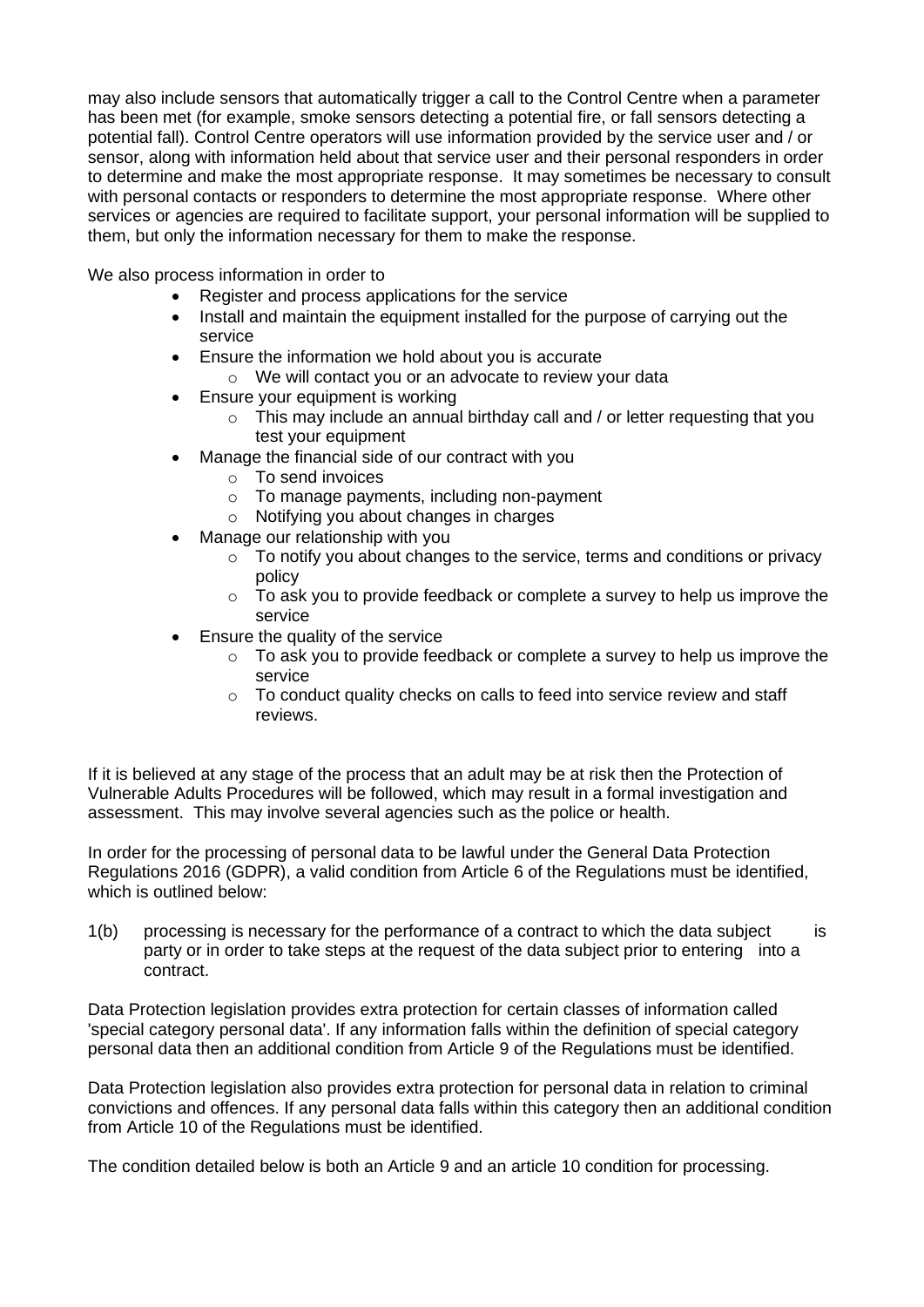- 2 (1) This condition is met if the processing is necessary for health or social care purposes.
	- (2) In this paragraph "health or social care purposes" means the purposes of—
	- (a) preventive or occupational medicine,
	- (b) the assessment of the working capacity of an employee,
	- (c) medical diagnosis,
	- (d) the provision of health care or treatment,
	- (e) the provision of social care, or
	- (f) the management of health care systems or services or social care systems or services.

## **Who will have access to your information**

#### **Identity of Data Controller and Data Protection Officer**

The Data Controller for your information is Caerphilly County Borough Council. The Data Protection Officer is:

Ms Joanne Jones Corporate Information Governance Manager / Data Protection Officer Email: [dataprotection@caerphilly.gov.uk](mailto:dataprotection@caerphilly.gov.uk) Tel: 01443 864322

Other Data Controllers may also be responsible for your information, depending on the specific circumstances. Please contact the Service area for further information.

#### **Details of main users of your information**

The main users of your information will be Caerphilly County Borough Council Telecare Services.

If your case requires further action or involvement from Social Services, your information/data will be transferred to a team within Adult Services to receive the appropriate services or support. These teams may include:

- Older People teams
- Occupational Therapy Team
- Physical Disability & Sensory Impairment Team
- Learning Disabilities Team
- Substance Misuse Team
- Mental Health Team
- Supporting People Team
- Community Support Services
- Children with Disability Team
- Adult Accommodation Teams (Supported living, Shared lives and Respite)
- Commissioning Team
- Residential & Day Care Services
- Home Assistance & Reablement Team (HART)
- Joint Hospital Discharge Team
- Adult Safeguarding/POVA Team
- Client Finances Team

In addition to the above the following teams may also have access to your information: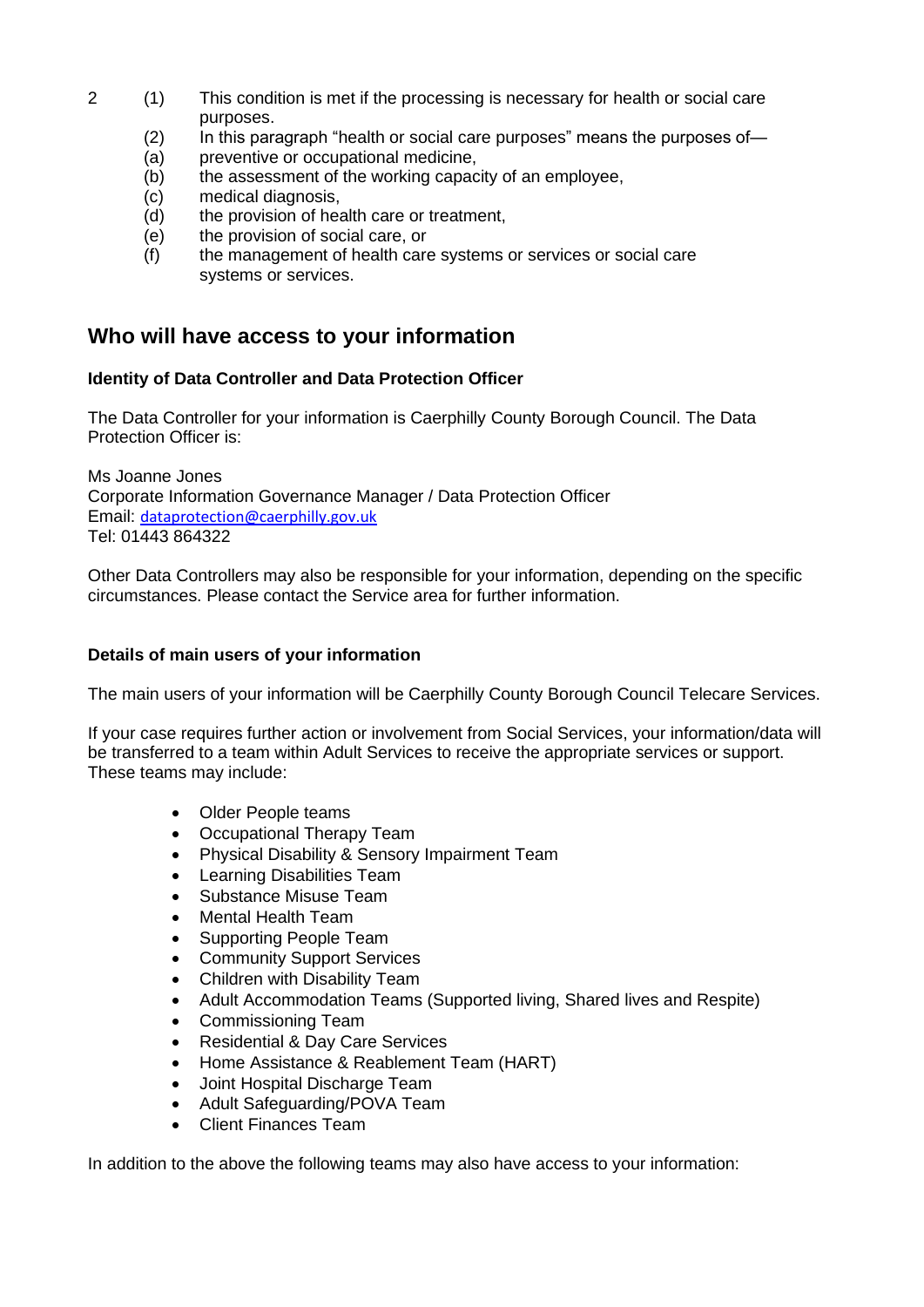- Caerphilly County Borough Council Housing Department if you are a CCBC Housing tenant and the support you require is housing related
- South East Wales Emergency Duty Team If referral is made out of hours
- Complaints and Information Team If the case escalates to a complaint
- Legal Services If the case involves the court process
- Council Tax / Benefits Team in order to check your eligibility for a subsidised charge for the service
- Financial Services Team If your case is being assessed for financial assessment
- Insurance Services If there is a claim against the Authority
- Health & Safety Team If a risk assessment is required
- Corporate Finance/ Internal Audit teams If an audit is required

#### **Details of any sharing of your information within Caerphilly County Borough Council**

Your information will be stored on a Caerphilly County Borough Council Telecare Services database (PNC) and also the Welsh Community Care Information System (WCCIS), which is a joint system for providers of Social Care, Community Health and Mental Health services in Wales.

Access to your information will be controlled, allowing relevant practitioners access to the required information to support the safe delivery of care to citizens of Wales.

Your personal information (name, address, contact numbers) may be used on spreadsheets to help manage and monitor the following

- o Applications for the service
- o Equipment fault management
- o Annual data review returns
- o Cancellation of service and collection of equipment
- o Deleted records list

#### **Details of any sharing of your information with other organisations**

Our actions in response to the information received will be proportionate to the information and there may be times when we need to speak or consult with colleagues externally. This may include but not limited to:

When you or your equipment contacts us, the Telecare Services operator may pass your information/data to a third party in order to facilitate the immediate service or support you need. In some cases, we may also pass your information / data to a third party in order to facilitate ongoing support.

These third parties may include

- Emergency Services
- People nominated by you or an advocate as a personal responder
- Your GP or other healthcare professionals
- Carer or Care agencies
- Registered Social Landlord or Housing Team staff
- Alarm equipment engineers
- Translation services
- Other Local Authorities
- Department of Work and Pensions
- Court of Protection
- Utility Companies
- Family Members
- Health Authorities
- Regulatory bodies Care Inspectorate Wales/Health Inspectorate Wales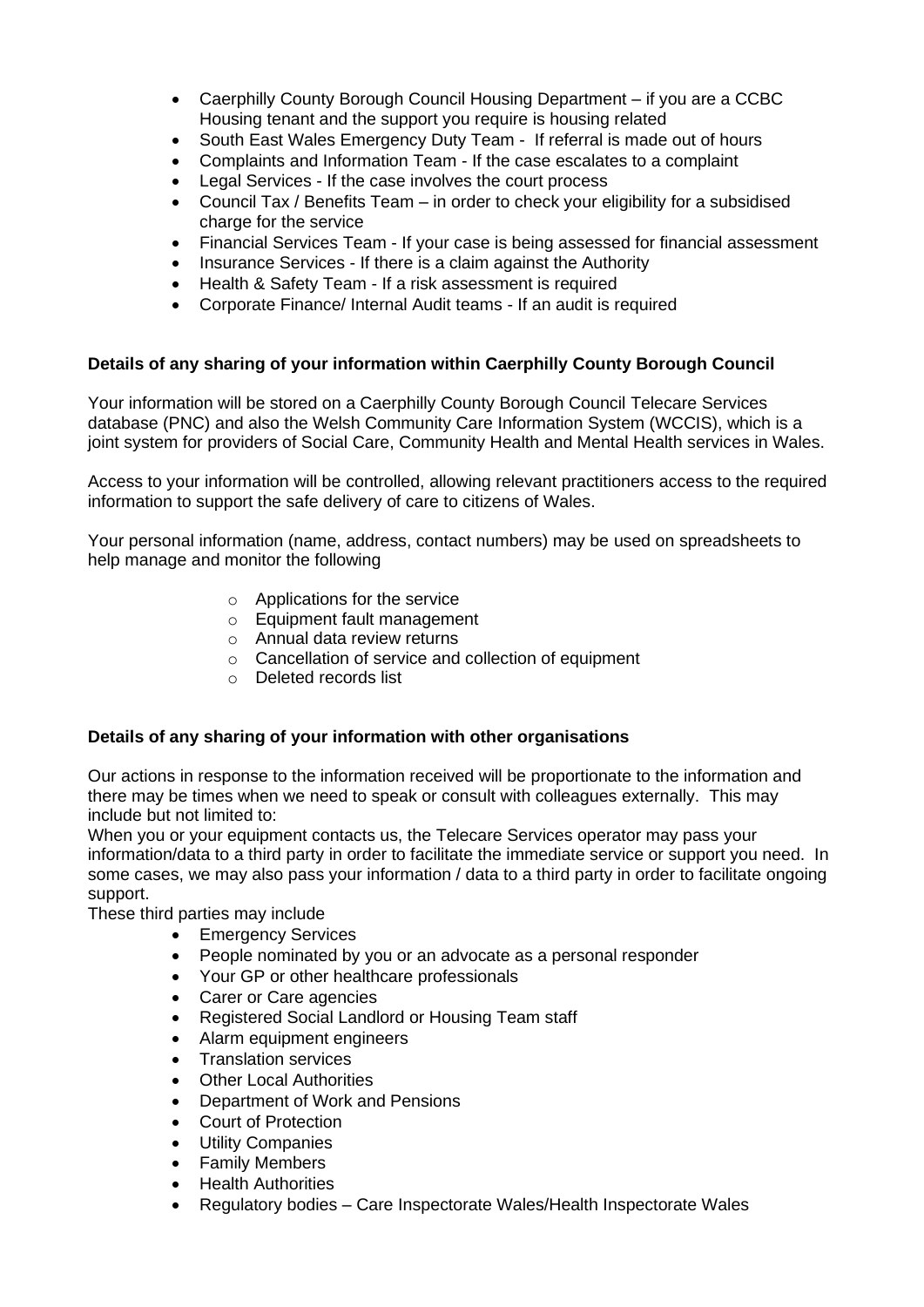- **Legal Representatives**
- Care Professionals
- Funeral Directors
- Partner agencies

Sometimes your needs will require a non-statutory intervention. In these cases a referral will be made to relevant organisations on your behalf, such as Citizen's Advice Bureau or other support groups etc.

If a contract needs to be set up with an external provider, to provide a relevant service or support, all relevant information will be shared with the provider to ensure this service is successfully delivered.

All sharing of your personal data with other organisations will be carried out in compliance of data protection legislation requirements.

If you move outside of Caerphilly County Borough area your personal data may be shared with your new local authority to continue supporting you to meet your and /or your family's needs.

To view the information provided to the Welsh Government regarding people receiving social services, please click: [here](http://gov.wales/statistics-and-research/local-authority-social-services-data-collections/?lang=en)

#### **Requests for information**

All recorded information held by Caerphilly County Borough Council may be subject to requests under the Freedom of Information Act 2000, Environmental Information Regulations 2004 and the Data Protection Legislation.

If the information you provide is subject to such a request, where possible Caerphilly County Borough Council will consult with you on its release. If you object to the release of your information we will withhold your information if the relevant legislation allows.

## **How long will we retain your information**

#### **Details of retention period**

How long Caerphilly County Borough Council retains information is determined through statutory requirements or best practice. We will keep all your information secure, whether held electronically or paper copies. Your information will only be kept for a specific period of time, after which it will be securely destroyed according to the Directorate's Record Retention & Disposal Policy.

The nature of information we hold, will determine the length of time we hold it for.

| Personal Information | Electronic PNC record:<br>Information is held for the duration of the<br>contract and is removed from PNC immediately                            |
|----------------------|--------------------------------------------------------------------------------------------------------------------------------------------------|
|                      | following the cancellation of the contract and<br>return of the alarm equipment (If the equipment<br>is not returned or is missing, the Telecare |
|                      | Manager can authorise the removal of cancelled<br>accounts)                                                                                      |
|                      | Paper record:                                                                                                                                    |
|                      | Information is held on file for the duration of the<br>contract and is securely destroyed 12 months                                              |
|                      | following removal from the PNC database                                                                                                          |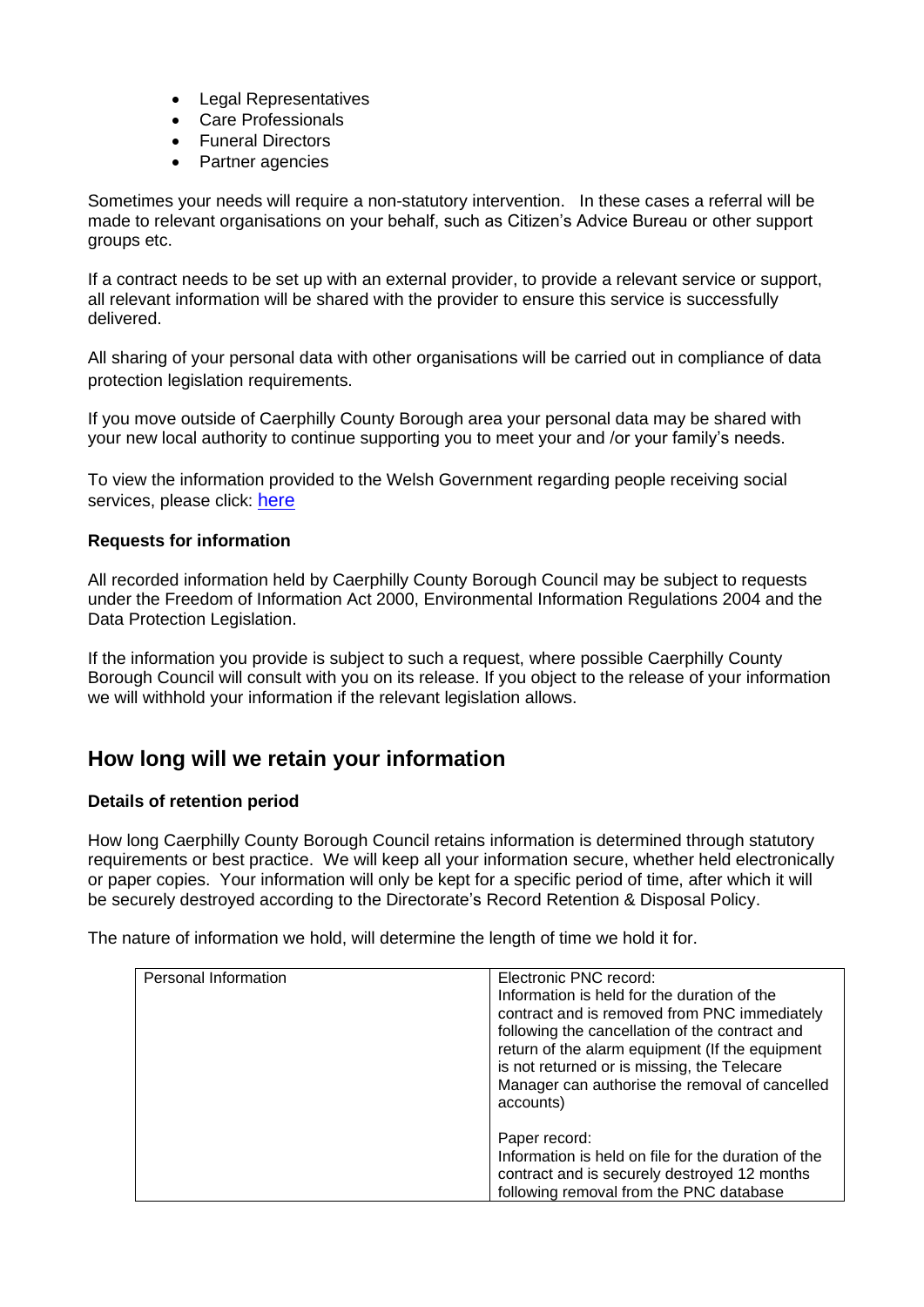|                  | (excluding the VAT form)                                  |
|------------------|-----------------------------------------------------------|
| VAT forms        | Held for 7 years after the account is removed<br>from PNC |
| Call records     | Held for 6 years                                          |
| Voice recordings | Held for 2 years                                          |

# **Your Rights (Inc Complaints Procedure)**

#### **Your rights under the Data Protection**

Data Protection gives data subjects (those who the information is about) a number of rights:

- The right of subject access Application forms for this process are available on our website: [SAR Form](http://www.caerphilly.gov.uk/CaerphillyDocs/Council-and-democracy/sar_form.aspx)
- The right to be informed
- The right of rectification
- The right to erasure
- The right to restrict processing
- The right to object
- The right to data portability
- Rights in relation to automated decision making and profiling.

Further information on your rights is available from: [www.ico.org.uk.](http://www.ico.org.uk/)

To enact your rights please contact the service area detailed on the top of this form.

#### **Complaints Procedure**

If you are unhappy with the way that Caerphilly County Borough Council has handled your request / information, you have the right of complaint. Please contact the Service Area detailed at the top of this document outlining your issues.

If you remain unhappy you also have a right of complaint to the Information Commissioner's Office. Please follow this link for further information on the complaints process.

[www.caerphilly.gov.uk/My-Council/Data-protection-and-freedom-of-information/Questions](http://www.caerphilly.gov.uk/My-Council/Data-protection-and-freedom-of-information/Questions-and-complaints)[and-complaints](http://www.caerphilly.gov.uk/My-Council/Data-protection-and-freedom-of-information/Questions-and-complaints)